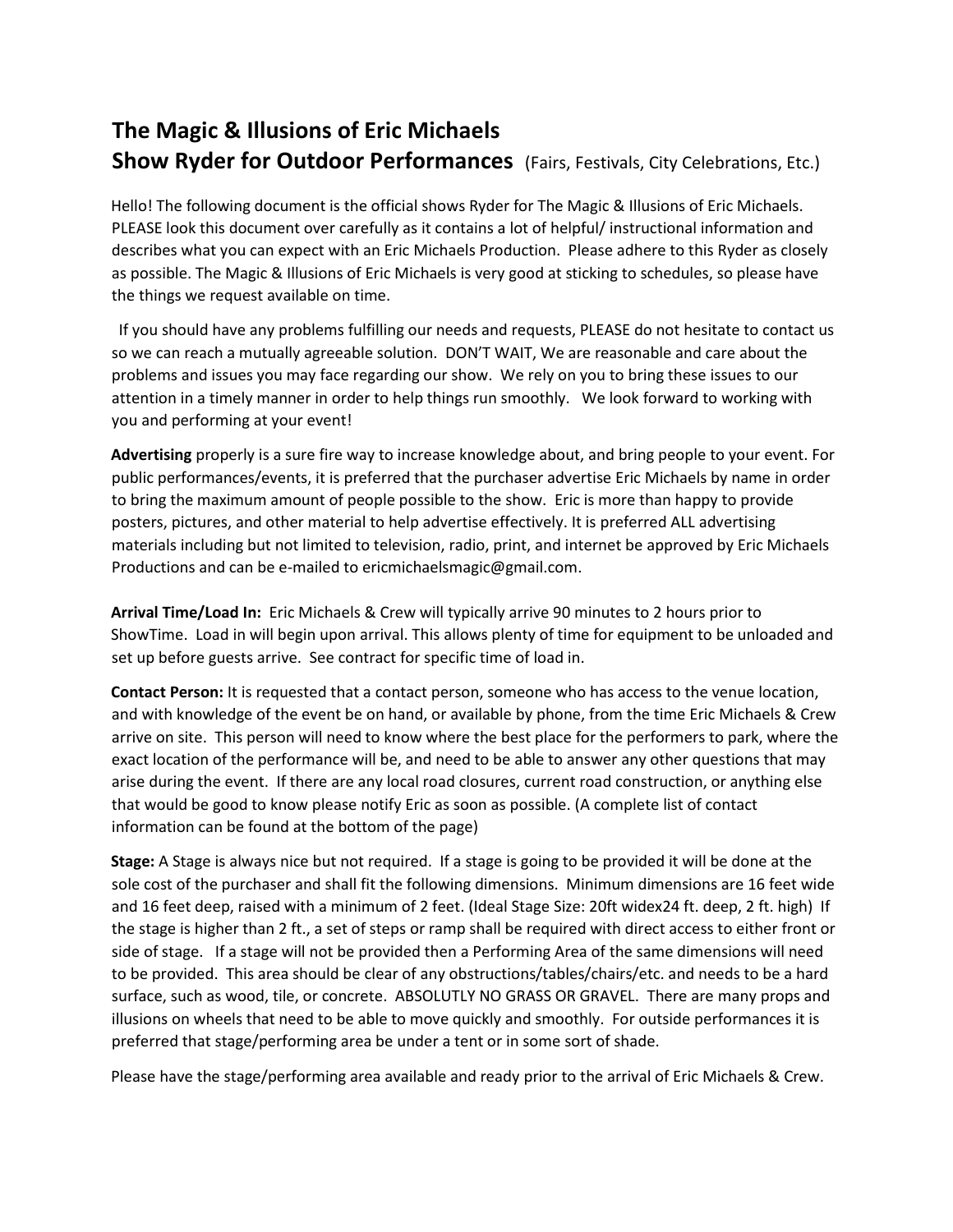This will ensure a quick and smooth load in. If the stage is not clear and load in/set up is delayed due to previous performers or any other reason the start of the show cannot be guaranteed to be on time. If there will be different acts on the stage prior to Eric's show please notify Eric no later than 2 weeks prior to the performance at (319)-987-2332 or ericmichaelsmagic@gmail.com.

**Parking:** Eric Michaels and Crew typically travel in a Suburban with a 9x12 Cargo Trailer, a combined length of 35ft. If there is a charge for parking it will be at the sole cost of the purchaser. For outside performances it is requested that there be an area with plenty of room for the Truck and Trailer to park AS CLOSE AS POSSIBLE or within 40 ft. to the stage/performing area. The reason being there are many bigger props that stay in the trailer until right before the show, The live animals are housed in the trailer until show time, and the trailer also doubles as a dressing room for the cast and crew.

**Backdrops and Curtains:** are used mostly at all shows. This provides performance value to the show as well as a place for miscellaneous props to be placed when not being used and also a hiding spot for Eric's assistant when she is not on stage. The dimensions of the curtains/backdrops are 14ft wide and 7 ft. high. If there are low hanging signs or projector screens directly behind the performance area, there is a chance they might be blocked by the curtains/backdrops. Please plan accordingly.

**Sound:** The Magic & Illusions of Eric Michaels travels with their own sound system. Used is a 16 channel Mackie FX Mixer. The mixer is placed in the house (audience) normally about 30ft in front of the stage off to one side. An area of 5ftx5ft will be needed for the mixer. An 8 channel snake runs from the sound mixer to the back of the stage where it hooks into a power amp. Speaker cables run from the back of the stage to each side of the stage and plug into Mackie Box Speakers, One on each side of the stage. Microphones are also the property of Eric Michaels and used are 2 wireless headsets and 1 wireless handheld. Music is played on a laptop computer which is plugged directly into the mixer on its own channel.

**Sound Check:** Sound Check is done during load in. Microphones and Music will be tested and sound levels adjusted, It may get a little loud at times, and can take up to 15 minutes.

**Power:** Two different power outlets will be needed. One must be within 100ft of house center (or where the sound mixer will be) and the other must be within 100ft of backstage center. Separate 110 circuits are preferred and no other loads shall be placed on these circuits without the consent of an Eric Michaels crew member. Any damage resulting from a disconnection or switch off by anyone other than an Eric Michaels crew member shall be borne by the purchaser. Any use of generators must be approved at least 2 weeks in advance.

**Lighting:** The Magic & Illusions of Eric Michaels does not typically travel with a lighting system. A lighting system can be provided but will require an additional 2 110 circuits for power and an additional 30 minutes for load in. If a lighting system is required, please notify Eric as soon as possible but no later than 2 weeks prior to the performance. For indoor performances it is preferred there be plenty of light on the stage/performing area and the house lights dimmed if possible.

**Before the Show:** 20 minutes before the show it is requested that the designated contact person give Eric a green light to start the show on time. This is crucial as there are a few last minute preparations that need to be taken in this timeframe. There is up to 15 minutes of pre-show music that may be played. Three minutes prior to the show a pre-recorded intro and song will play. After those three